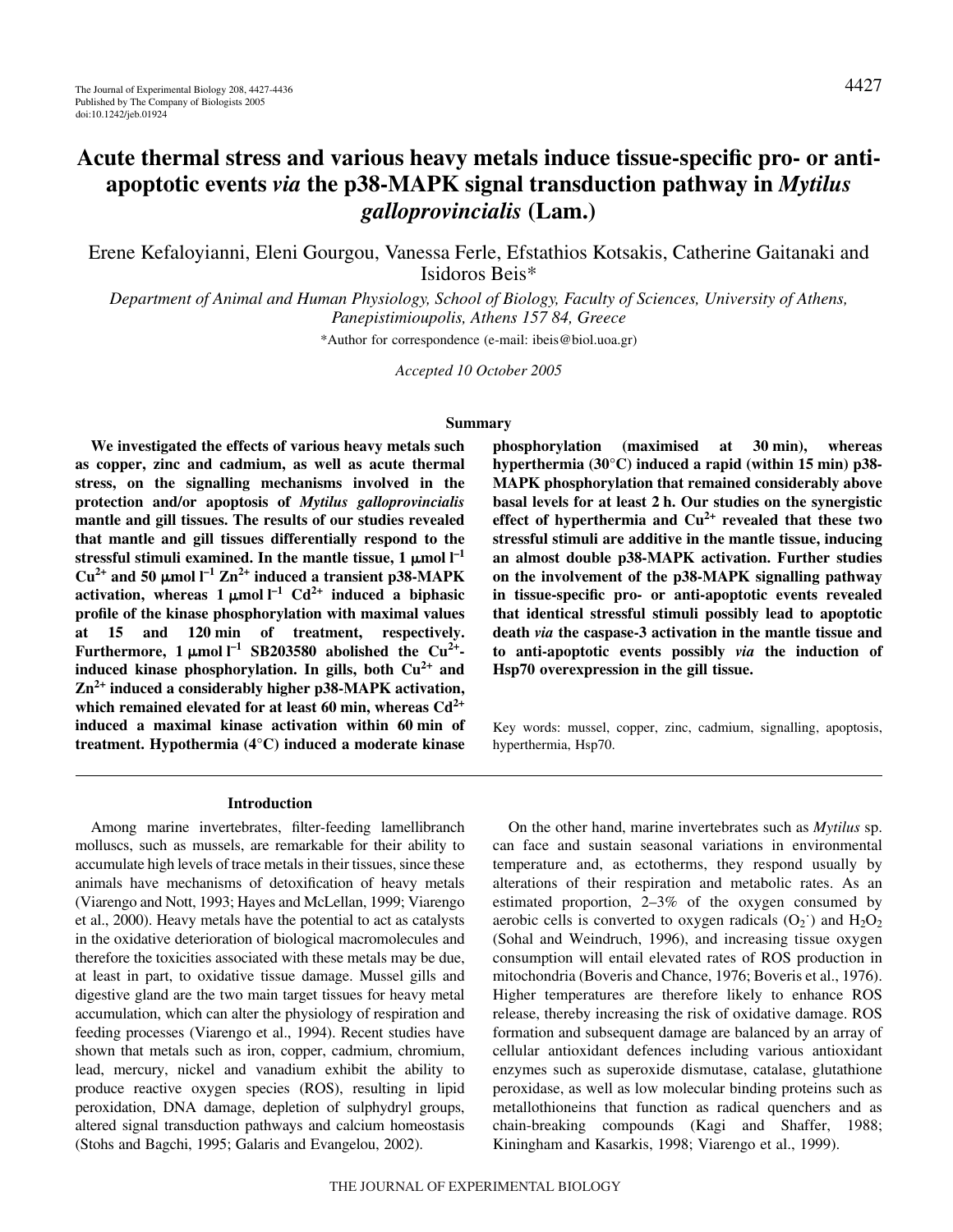# 4428 E. Kefaloyianni and others

The evaluation of oxidative stress and antioxidant balance has been extensively studied in a plethora of cell types, tissues and animals including marine invertebrates (for a review, see Viarengo et al., 2000; Molavi and Mehta, 2004; Vertuani et al., 2004; Warner et al., 2004). Oxidative stress induces various signal transduction pathways that lead to either protection or apoptosis, depending on the cell type. The various signal transduction pathways include the ones involving the mitogenactivated protein kinases (MAPKs). The MAPK superfamily of protein Ser/Thr-kinases is a widely distributed group of enzymes that has been highly conserved through evolution (for reviews, see Graves and Krebs, 1999; Widmann et al., 1999; Kyriakis and Avruch, 2001; Roux and Blenis, 2004). Three subfamilies of the MAPKs have been clearly identified and extensively studied in mammalian experimental models: the extracellularly responsive kinases (ERKs), the c-Jun  $NH<sub>2</sub>$ terminal kinases (JNKs), which are also known as the stressactivated protein kinases (SAPKs), and the p38-MAPKs. The ERK1/2 pathway is primarily responsive to growth factors and mitogens and appears to be involved predominantly in anabolic responses (Widmann et al., 1999; Roux and Blenis, 2004). JNKs and p38-MAPKs are predominantly activated by various stressful stimuli and can be involved in either anti-apoptotic or pro-apoptotic mechanisms, depending on their isoforms and/or cell type (Widmann et al., 1999; Kyriakis and Avruch, 2001; Roux and Blenis, 2004; Wada and Penninger, 2004).

Among the well-established anti-apoptotic proteins, the classic, non-ribosome-binding members of the large heat shock protein (Hsp) family are included. These proteins exist in the cytosol of all eukaryotic cells and are molecular chaperones required for the proper folding and trafficking of many proteins involved in signal transduction pathways (Buchner, 1999; Pearl and Prodromou, 2000). A growing body of evidence suggests that members of the Hsp70 family are either constitutively expressed (Hsc70) or exist as stress-inducible forms (Hsp70) and function by binding and releasing extended polypeptide segments that are expressed by misfolding proteins (Hartl and Hayer-Hartl, 2002; Sreedhar and Csermely, 2004). Although the implication of Hsp70s in the antiapoptotic molecular mechanisms is well established, the precise signal transduction pathways leading to their induction remain obscure.

On the other hand, the caspase-mediated apoptotic death induced by diverse stressful conditions is well established in a plethora of mammalian cell types (for a review, see Bredesen et al., 2004; Jiang and Wang, 2004; Philchenkov, 2004). Various experimental approaches and studies have established that oxidative stress can lead to apoptotic cell death, possibly *via* cytochrome *c* release and the activation of various caspases (for a review, see Jiang and Wang, 2004). On the contrary, very little is known on the precise molecular mechanisms induced by environmental stress in lower vertebrates and marine invertebrates that lead to apoptotic cell death.

In a previous paper, we had described the expression and activation of the p38-MAPK signalling pathway in *Mytilus galloprovincialis* mantle tissue in response to diverse forms of stress such as anoxia, anoxia/re-oxygenation, oxidative stress and osmotic stress (Gaitanaki et al., 2004). In the present paper, we describe the effects of acute thermal stress and indirect oxidative stress induced by various trace metals on the p38- MAPK signal transduction pathway and its possible involvement in anti-apoptotic or apoptotic mechanisms, depending on the cell type examined. Furthermore, we examined the synergistic effects of thermal stress and trace metal accumulation on the p38-MAPK signalling pathway in both mantle tissue and gills of *M. galloprovincialis*.

#### **Materials and methods**

## *Materials*

All chemicals were of the highest grade available and purchased from Sigma Chemical Co. (St Louis, MO, USA). The enhanced chemiluminescence (ECL) kit was from Amersham International (Uppsala, Sweden). Bradford protein assay reagent was from Bio-Rad (Hercules, CA, USA). Nitrocellulose  $(0.45 \mu m)$  was obtained from Schleicher & Schuell (Keene, NH, USA). The p38-MAPK selective inhibitor SB203580 was obtained from Calbiochem-Novabiochem (La Jolla, CA, USA), and a stock solution  $(10 \text{ mmol } l^{-1})$  was prepared in DMSO.

Rabbit polyclonal antibodies specific for total p38-MAPK, as well as for the dually phosphorylated form of p38-MAPK, and for total Hsp70 were obtained from Cell Signalling Technology (Beverly, MA, USA). A rabbit monoclonal antibody specific for caspase-3 (#9665) that detects the endogenous levels of full-length (35·kDa) and large active fragments (17/19 kDa) of caspase-3 resulting from cleavage at Asp 175 was also purchased from Cell Signalling Technology. Prestained molecular mass markers were from New England Biolabs (Beverly, MA, USA). Biotinylated anti-rabbit antibody was from DAKO A/S (DK-2600 Glostrup, Denmark). X-OMAT AR film  $(13\times18$  cm) was purchased from Eastman Kodak Company (New York, NY, USA).

#### *Animals*

Male or female adult mussels (75–80 mm length) *Mytilus galloprovincialis* (Lam.) were obtained from a local dealer and had been collected (from March up to September) in Saronikos gulf, Athens, Greece. All animals were held in re-circulating seawater (15–18 $^{\circ}$ C) at the laboratory for at least 4 days prior use.

#### *Animal treatments*

Specimens (4–6 for each group) were equilibrated at 15°C in large tanks with aerated re-circulating seawater for at least 4 days. For each treatment, animals were transferred into smaller tanks with the proper seawater solution  $\sim 300$  ml per animal). Lowering the temperature down to 4°C or increasing it up to  $30^{\circ}$ C for increasing time intervals  $(5-120 \text{ min})$  induced hypothermia or hyperthermia, respectively. For the experiments with heavy metals, either CuCl<sub>2</sub> (1  $\mu$ mol l<sup>-1</sup>), ZnCl<sub>2</sub> (50  $\mu$ mol l<sup>-1</sup>) or CdCl<sub>2</sub> (1  $\mu$ mol l<sup>-1</sup>) were added to a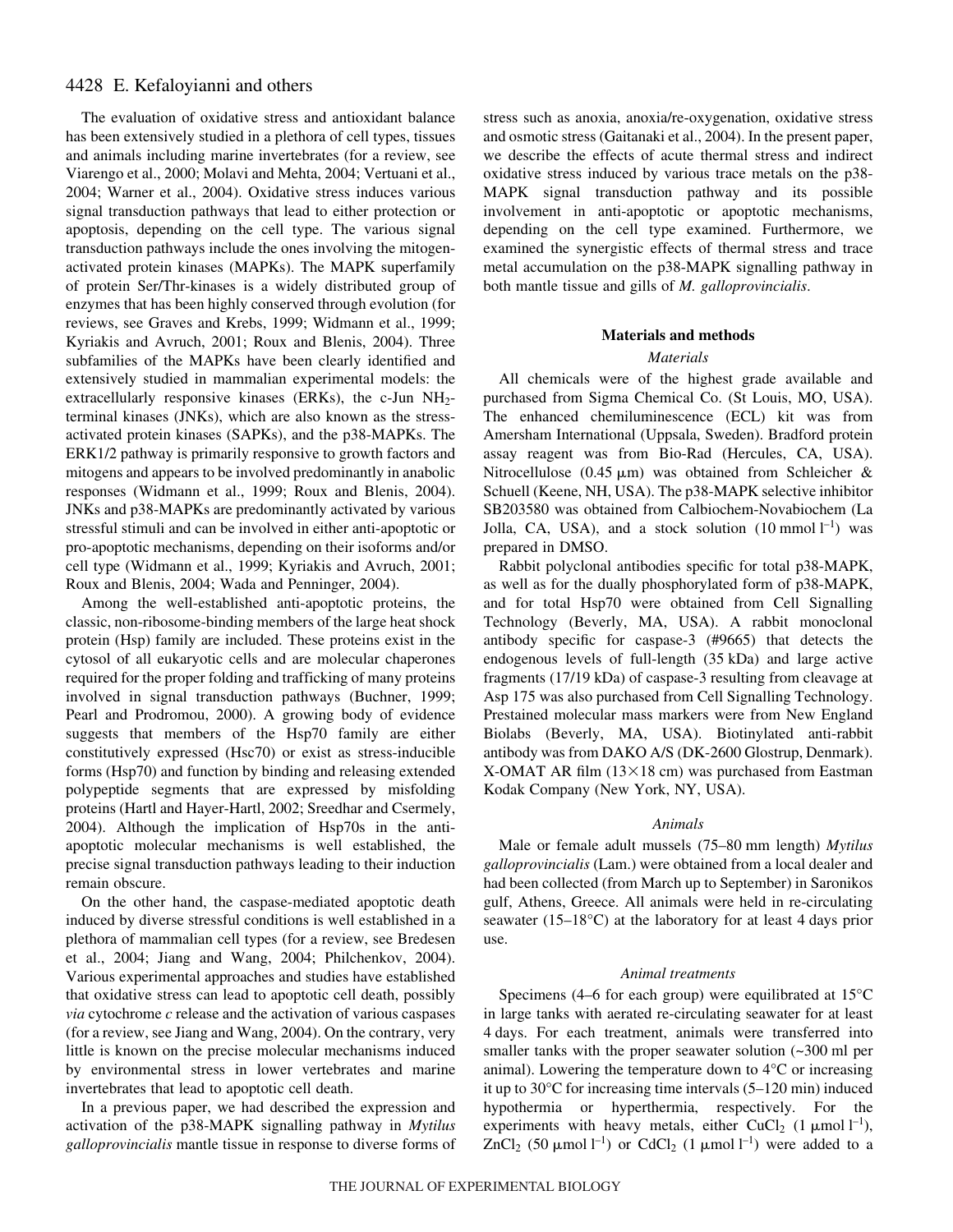convenient volume of normal seawater and animals were incubated in these solutions for increasing time intervals, varying between 15 and 120 min. In other experiments, specimens were exposed to  $1 \mu \text{mol}^{-1}$  CuCl<sub>2</sub> (in normal seawater) either in the presence or absence of the p38-MAPK selective inhibitor SB203580  $(1 \text{ }\mu\text{mol } l^{-1}).$ –1). Control experiments had shown that neither DMSO solvent nor SB203580 (1  $\mu$ mol l<sup>-1</sup>) alone induced any increase in p38-MAPK phosphorylation levels.

At the end of each treatment, animals were put on ice and mantle and gill tissues were dissected, freeze-clamped between aluminium tongs cooled in liquid nitrogen, pulverised under liquid nitrogen and the powders stored at –80°C.

#### *Tissue extractions*

Mantle or gill tissue powders were homogenised with 3 ml g<sup>-1</sup> of buffer [20 mmol  $l^{-1}$  Hepes, pH 7.5, 20 mmol  $l^{-1}$   $\beta$ glycerophosphate,  $20 \text{ mmol } l^{-1}$  NaF,  $2 \text{ mmol } l^{-1}$  EDTA, 0.2 mmol  $l^{-1}$  Na<sub>3</sub>VO<sub>4</sub>, 5 mmol  $l^{-1}$  dithiothreitol (DTT), 10 mmol  $l^{-1}$  benzamidine, 200  $\mu$ mol  $l^{-1}$  leupeptin, 120 μmol  $l<sup>-1</sup>$  pepstatin A, 10 μmol  $l<sup>-1</sup>$  trans-epoxy succinyl-Lleucylamido-(4-guanidino)butane, 300  $\mu$ mol l<sup>-1</sup> phenyl methyl sulfonyl fluoride (PMSF), 0.5% (v/v) Triton X-100] and extracted on ice for 30 min. The samples were centrifuged  $(10~000~\text{g}, 5~\text{min}, 4^{\circ}\text{C})$  and the supernatants were boiled with 0.33 volumes of SDS-PAGE sample buffer  $[0.33 \text{ mol } l^{-1}$  Tris-HCl, pH 6.8, 10% (w/v) sodium dodecyl sulphate (SDS), 13% (v/v) glycerol, 20% (v/v) 2-mercaptoethanol, 0.2% (w/v) bromophenol blue]. Protein concentrations were determined using the BioRad Bradford assay.

#### *SDS–PAGE and immunoblot analysis*

Proteins were separated by SDS–PAGE on 10% (w/v) acrylamide, 0.275% (w/v) bisacrylamide slab gels and transferred electrophoretically onto nitrocellulose membranes  $(0.45 \mu m)$ . Membranes were then incubated in TBS-T  $[20 \text{ mmol } l^{-1}$  Tris-HCl, pH 7.5, 137 mmol  $l^{-1}$  NaCl, 0.05% (v/v) Tween 20] containing 5% (w/v) non-fat milk powder for 30 min at room temperature. Subsequently, the membranes were incubated with the appropriate antibody according to the manufacturer's instructions. After washing in TBS-T  $(3\times10 \text{ min})$ , the blots were incubated with horseradish peroxidase-linked anti-rabbit immunoglobulin G (IgG) antibodies [1:5000 dilution in TBS-T containing 1% (w/v) non-fat milk powder; 1 h; room temperature]. The blots were washed again in TBS-T  $(3\times10 \text{ min})$  and the bands were detected using ECL with exposure to X-OMAT AR film. Blots were quantified by laser scanning densitometry.

#### *DNA laddering*

Extraction of high-molecular-mass DNA from the mantle and gill tissues of *M. galloprovincialis* specimens was performed according to the method described by Winnepenninckx et al. (1993) with slight modifications. Briefly, frozen tissue was powdered under liquid nitrogen and homogenised with 3 ml  $g^{-1}$  of preheated (60°C) CTAB buffer

[100 mmol  $l^{-1}$  Tris-HCl, pH 8.0, 1.4 mol  $l^{-1}$  NaCl, 0.2% (v/v) -mercaptoethanol, 2% (w/v) hexadecyltrimethylammonium bromide-CTAB, 20 mmol  $l^{-1}$  EDTA]. To each extract, proteinase K  $(0.1 \text{ mg ml}^{-1})$  was added and after incubation at  $60^{\circ}$ C for at least 30 min, the suspension was extracted with an equal volume of phenol:chlorophorm:isoamyl alcohol  $(24:24:1)$  and centrifuged at 7700 $\boldsymbol{g}$  for 10 min at room temperature. The aqueous phase was transferred to a new tube, extraction and centrifugation steps were repeated and an equal volume of chlorophorm:isoamyl alcohol (24:1) was added to the final aqueous phase. After centrifugation  $(7700 \text{ g}, 10 \text{ min})$ , RNAase  $(30 \,\mu\text{g m}^{-1})$  was added to the aqueous phase, samples were incubated at  $37^{\circ}$ C for 30 min and to each sample approximately two-thirds volume of 2-propanol was added, in order to precipitate the DNA. This was accomplished by incubating the solution overnight at room temperature. The DNA was finally precipitated by centrifugation  $(7700 g,$ 10 min), washed in 76% (v/v) ethanol/10 mmol  $l^{-1}$  ammonium acetate for at least 30 min and recovered by centrifugation  $(7700\,\text{g}, 10\,\text{min})$ . The samples were left to dry in the air and the DNA was dissolved in an appropriate volume of TE buffer  $(10 \text{ mmol } l^{-1}$  Tris-HCl, pH 7.5, 0.1 mmol  $l^{-1}$  EDTA).

The samples were diluted with water (1:200) and the degree of purity was determined by measuring the absorbance at 260 and 280 nm. Subsequently,  $5 \mu g$  of DNA from each sample were loaded onto an agarose gel (1.2% w/v), along with loading buffer [0.25% (w/v) bromophenol blue, 30% (v/v) glycerol]. Electrophoresis in running buffer  $(445 \text{ mmol } l^{-1})$ Tris-HCl, pH 8.0, 445 mmol  $l^{-1}$  boric acid, 10 mmol  $l^{-1}$ EDTA) was performed at  $70V$  for approximately 4 h, the gel was treated with  $4 \mu g$  ml<sup>-1</sup> ethidium bromide, observed and photographed (Fluorchem 8800; Alpha Innotech, San Leandro, CA, USA).

## *Activation of caspase-3*

Mantle or gill tissue powders were homogenised with CHAPS buffer (1:1 w/v), which contained 50 mmol  $l^{-1}$  Hepes, pH 6.5, 2 mmol  $l^{-1}$  EDTA, 0.1% (w/v) CHAPS, 20  $\mu$ g ml<sup>-1</sup> leupeptin,  $10 \mu g$  ml<sup>-1</sup> pepstatin A,  $10 \mu g$  ml<sup>-1</sup> aprotinin,  $5 \text{ mmol } l^{-1}$  DTT,  $1 \text{ mmol } l^{-1}$  PMSF. Following the homogenisation with a micro-pestle, samples were frozen  $(-80^{\circ}C)$  and thawed, twice. The homogenates were then centrifuged (14 000  $\mathbf{g}$ , 4 $\mathrm{C}$ , 20 min) and the supernatants were boiled with 0.33 volumes of SDS–PAGE sample buffer. Protein concentrations were determined using the BioRad Bradford assay. Protein samples were separated by SDS–PAGE on 15% (w/v) acrylamide, 0.411% (w/v) bisacrylamide slab gels and processed for western blotting by the use of a specific antibody raised against caspase-3, according to the manufacturer's instructions.

## *Statistical evaluations*

Western blots shown are representative of at least four independent experiments. Each data point represents the mean ± S.E.M. of samples from at least four separate specimens treated with the respective conditions. Comparisons between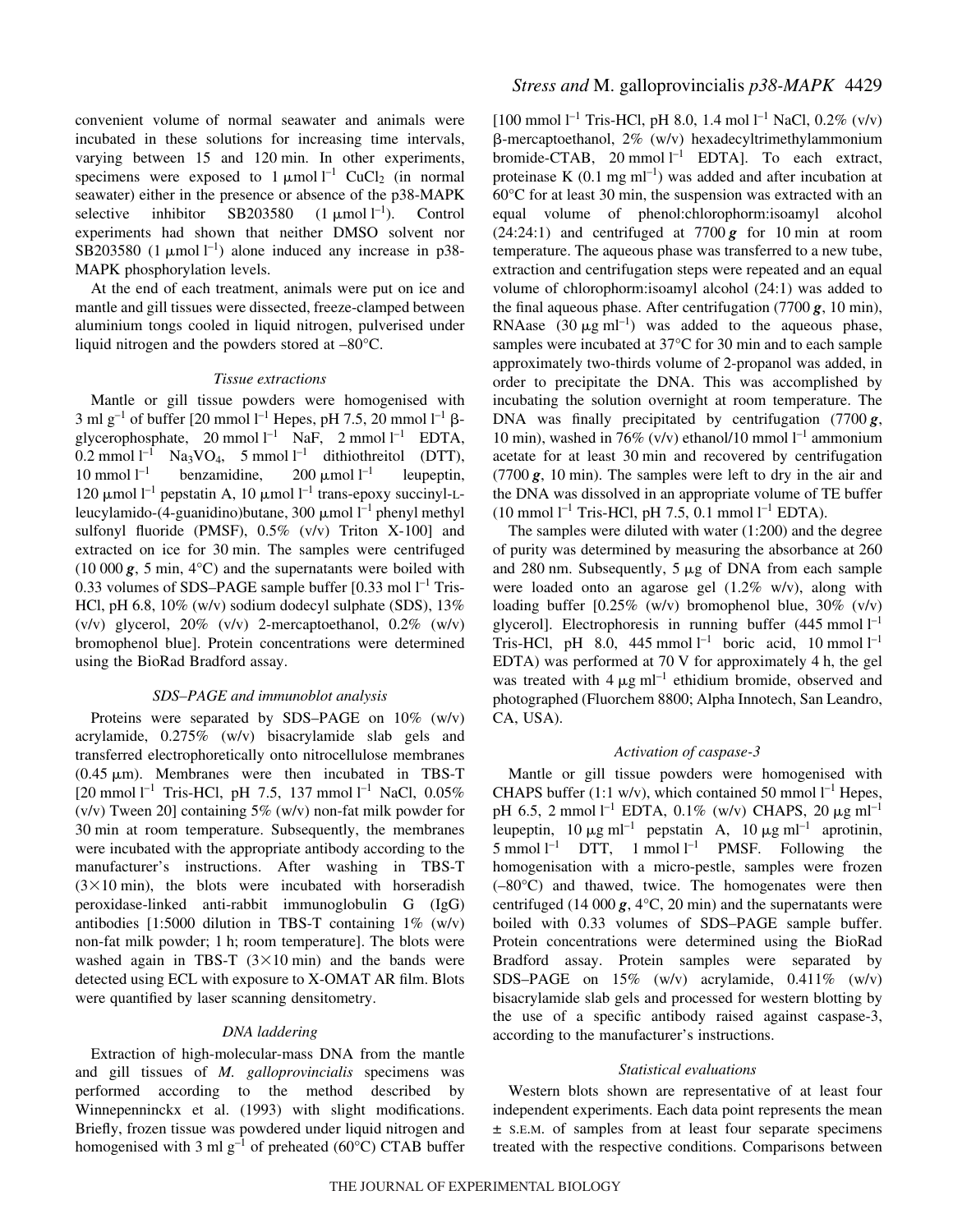# 4430 E. Kefaloyianni and others

control and treatments were performed using Student's unpaired *t*-test. A value of *P*<0.05 was considered to be statistically significant. MAPK or caspase-3 activation and Hsp70 levels in 'control' animals were set at 1, and the stimulated MAPK phosphorylation or caspase-3 activation and Hsp70 accumulation in treated animals was expressed as -fold activation over controls.

## **Results**

In a previous paper, we had shown that oxidative stress, as exemplified by exogenous  $H_2O_2$  (5  $\mu$ mol l<sup>-1</sup>), induced a strong



Fig. 1. Effect of various heavy metals on the p38-MAPK phosphorylation in *M. galloprovincialis* mantle tissue. (A) Phospho $p38-MAPK$  was detected in extracts (100  $\mu$ g of protein) from control animals (C) or animals treated with either  $1 \mu$ mol  $1^{-1}$  CuCl<sub>2</sub> (top panel), 50  $\mu$ mol l<sup>-1</sup> ZnCl<sub>2</sub> (middle panel) or 1  $\mu$ mol l<sup>-1</sup> CdCl<sub>2</sub> (bottom panel) for the times indicated. Western blots shown are representative of four to six independent experiments. The molecular mass markers (kDa) are shown to the right of the panel. (B) Densitometric analysis of phospho-p38-MAPK bands by laser scanning. Results are means ± S.E.M. for four to six independent experiments performed with similar findings. † *P*<0.001, \**P*<0.05, \*\**P*<0.01 *versus* control value.

activation of the p38-MAPK signalling pathway in *M. galloprovincialis* mantle tissue (Gaitanaki et al., 2004). This response was found to follow a time-dependent profile, exerting a biphasic maximum, at 15 min (8.1-fold relative to control value) and 60 min (8.0-fold above basal level) of treatment, respectively.

As the first step in the present study, we made an effort to examine the effects of copper-induced oxidative stress, at a relatively low concentration  $(1 \mu \text{mol} \, 1^{-1})$ , on p38-MAPK phosphorylation levels. To this end, specimens (4–6 per group) were incubated in small tanks of artificial seawater (300 ml animal<sup>-1</sup>) containing 1  $\mu$ mol l<sup>-1</sup> CuCl<sub>2</sub> for time periods varying from  $15$  min up to  $2$  h. The phosphorylation state of p38-MAPK was assessed by immunoblotting using antibodies specific for the dually phosphorylated (hence activated) form of the kinase. The results of this study revealed that  $1 \mu$ mol<sup>1-1</sup> CuCl<sub>2</sub> induced a strong phosphorylation of the kinase in the mantle tissue. In particular, this trace metal induced a rapid (within 15 min) activation, reaching maximal values within 30 min of



Fig. 2. Effect of SB203580 on the mantle tissue p38-MAPK activation by 1  $\mu$ mol l<sup>-1</sup> CuCl<sub>2</sub>. SB203580 (1  $\mu$ mol l<sup>-1</sup>) was added to normal seawater and, after a 15 min equilibration period of the animals, it was present throughout the experiment. Phosphorylated (A, top panel) and total (A, bottom panel) p38-MAPK levels were assayed in mantle tissue extracts  $(100 \mu g)$  of protein) from control animals, as well as from animals treated with 1  $\mu$ mol l<sup>-1</sup> CuCl<sub>2</sub> in the absence or presence of the inhibitor. Western blots shown are representative of four to six independent experiments performed with similar findings. The molecular mass markers (kDa) are shown to the right of the panel. (B) Densitometric analysis of phospho-p38-MAPK bands by laser scanning. Results are means  $\pm$  s.E.M. for four independent experiments. † *P*<0.001 *versus* control value.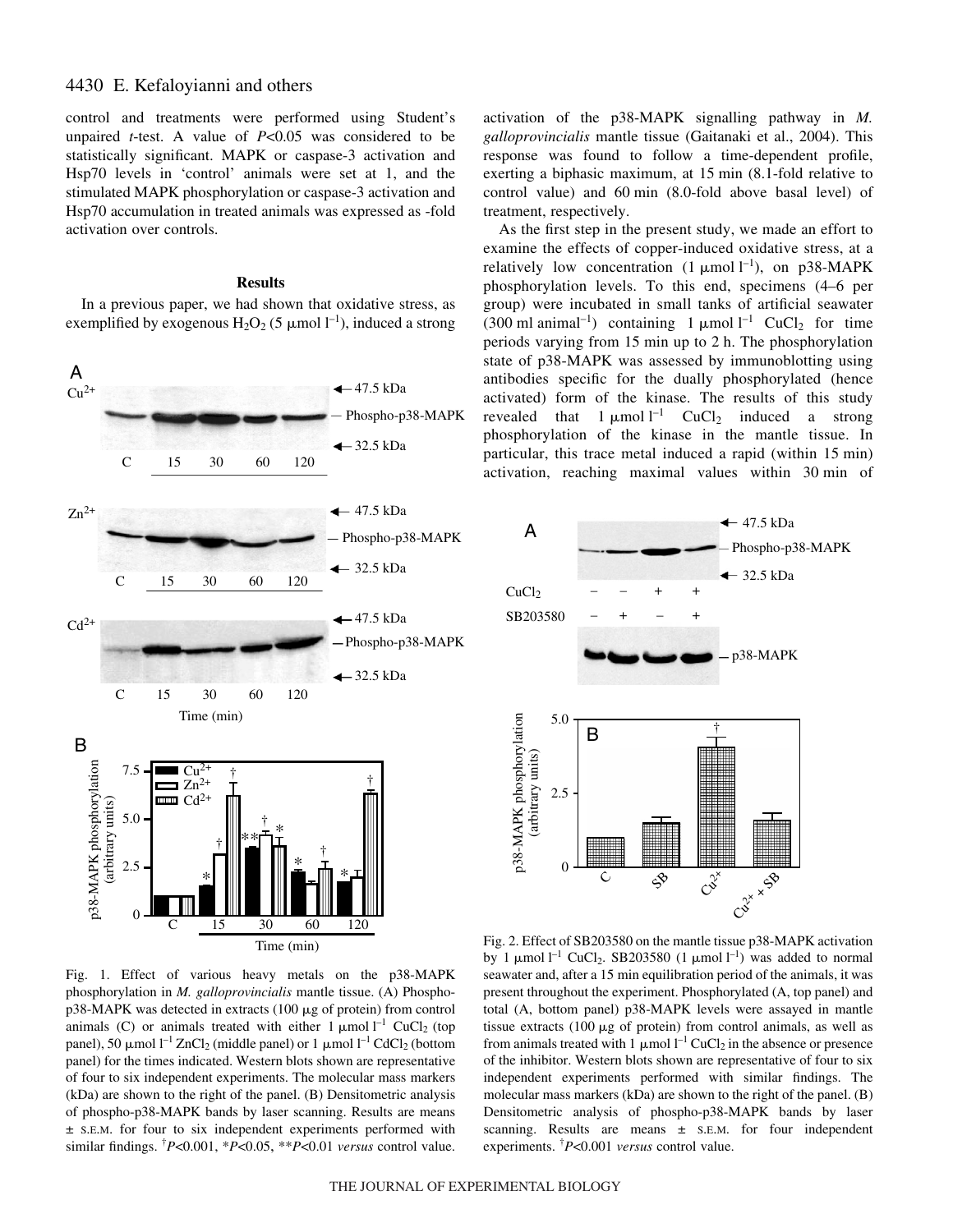treatment  $(3.49\pm0.11$  relative to controls;  $P<0.01$ ), with a progressive decline thereafter  $(Fig. 1)$ .

Furthermore, the p38-MAPK selective inhibitor SB203580, even at a concentration of 1  $\mu$ mol  $l^{-1}$ , abolished the kinase phosphorylation induced by 1  $\mu$ mol l<sup>-1</sup> CuCl<sub>2</sub>, revealing that the p38-MAPK signalling pathway is specifically activated by the trace metal examined (Fig. 2). The bottom panel in Fig.  $2A$ shows that there were no changes in the total cellular pools of p38-MAPK and therefore provides a control for equal protein loading under these conditions.

From the other trace metals tested,  $\text{Zn}^{2+}$  at a higher concentration (50  $\mu$ mol<sup>1-1</sup>) induced a rapid (within 15 min) strong activation of p38-MAPK (3.19±0.02-fold relative to control values; *P*<0.001), reaching maximal values within 30 min  $(4.19\pm0.20\text{-}$  fold relative to control values;  $P<0.001$ ), with a progressive decline thereafter, reaching control values within 60 min of treatment (Fig. 1). On the contrary, animal exposure to 1  $\mu$ mol  $l^{-1}$  $Cd^{2+}$  induced a biphasic phosphorylation pattern of p38-MAPK in *M. galloprovincialis* mantle tissue. In particular, a rapid maximal phosphorylation of the kinase (6.23±0.68-fold relative to controls; *P*<0.001) was observed at 15 min, while a second maximum  $(6.89\pm0.20$ fold relative to controls; *P<*0.001) was detected at 120 min of treatment (Fig. 1).

The effects of the trace metals mentioned above on the gill p38-MAPK phosphorylation state were also examined. The results of this study showed that, in this tissue, the phosphorylation (hence activation) of p38-MAPK followed a qualitatively and quantitatively different profile. In particular, 1  $\mu$ mol l<sup>-1</sup> CuCl<sub>2</sub> induced a strong, rapid phosphorylation, reaching maximum values (10.53±0.20-fold, relative to control values; *P<*0.001) within 15 min, which remained elevated for up to 60 min of treatment, with an apparent decline, although still significantly higher than basal level, for up to 2 h of treatment (Fig. 3). The maximal  $p38-MAPK$  activation obtained was comparable with that induced by  $5 \mu$ mol  $l^{-1}$ H2O2 in *M. galloprovincialis* mantle tissue (Gaitanaki et al., 2004).

Of the other trace metals examined, 50  $\mu$ mol l<sup>-1</sup> Zn<sup>2+</sup> induced a rapid, strong activation of p38-MAPK (9.04±0.02 fold relative to control values; *P*<0.001), reaching maximal values within  $30 \text{ min}$  (13.23 $\pm$ 0.08-fold relative to control values; *P*<0.001), and remained significantly higher than basal level for at least 60 min (Fig. 3). On the other hand, 1  $\mu$ mol l<sup>-1</sup>  $Cd^{2+}$  induced a rapid p38-MAPK phosphorylation within 15 min  $(6.67\pm0.49\text{-}$  fold relative to control values;  $P<0.001$ ), reaching maximal values at 60 min of treatment  $(8.63\pm0.47$ fold relative to control values, *P*<0.001), and remaining elevated for at least  $2 h$  (8.72 $\pm$ 0.87-fold above basal level; *P*<0.001; Fig. 3).

Cold stress as well as heat stress activated mantle tissue p38- MAPK in a time-dependent manner. Hypothermia (4°C) induced a relatively moderate phosphorylation of the kinase, with a maximum value attained within 30 min  $(1.76\pm0.13\text{-}fold,$ relative to control animals maintained at 15°C; *P*<0.05), whereas at 60 or 120 min of treatment the kinase phosphorylation levels did not differ significantly from the control values  $(1.63\pm0.34$ -fold or  $1.44\pm0.23$ -fold, relative to control animals maintained at  $15^{\circ}$ C; *P*>0.05; Fig. 4A,B). Hyperthermia (30 $^{\circ}$ C) also induced a rapid (within 15 min) p38-MAPK phosphorylation (2.18±0.07-fold, relative to control animals maintained at 15°C; *P*<0.05), reaching maximal values at 30 min  $(2.71\pm0.02$ -fold above basal level;  $P<0.01$ ) but remaining considerably above basal values for at least 120 min  $(1.88\pm0.27\text{-}fold$  relative to control,  $P<0.05$ ; Fig. 4A,B).

In order to examine the synergistic effect of thermal stress and indirect oxidative stress as exemplified by  $1 \mu \text{mol}^{-1}$ CuCl<sub>2</sub>, animals were subjected to hyperthermia (30 $^{\circ}$ C) for 30 min either in the presence or absence of this trace metal.



Fig. 3. Effect of various heavy metals on the p38-MAPK phosphorylation in *M. galloprovincialis* gill tissue. (A) Phospho-p38- MAPK was detected in extracts  $(100 \mu g)$  of protein) from control animals (C) or animals treated with either  $1 \mu$ mol  $1^{-1}$  CuCl<sub>2</sub> (top panel), 50  $\mu$ mol l<sup>-1</sup> ZnCl<sub>2</sub> (middle panel) or 1  $\mu$ mol l<sup>-1</sup> CdCl<sub>2</sub> (bottom panel) for the times indicated. Western blots shown are representative of four to six independent experiments. The molecular mass markers (kDa) are shown to the right of the panel. (B) Densitometric analysis of phospho-p38-MAPK bands by laser scanning. Results are means ± S.E.M. for four to six independent experiments performed with similar findings. † *P*<0.001, \*\**P*<0.01 *versus* control value.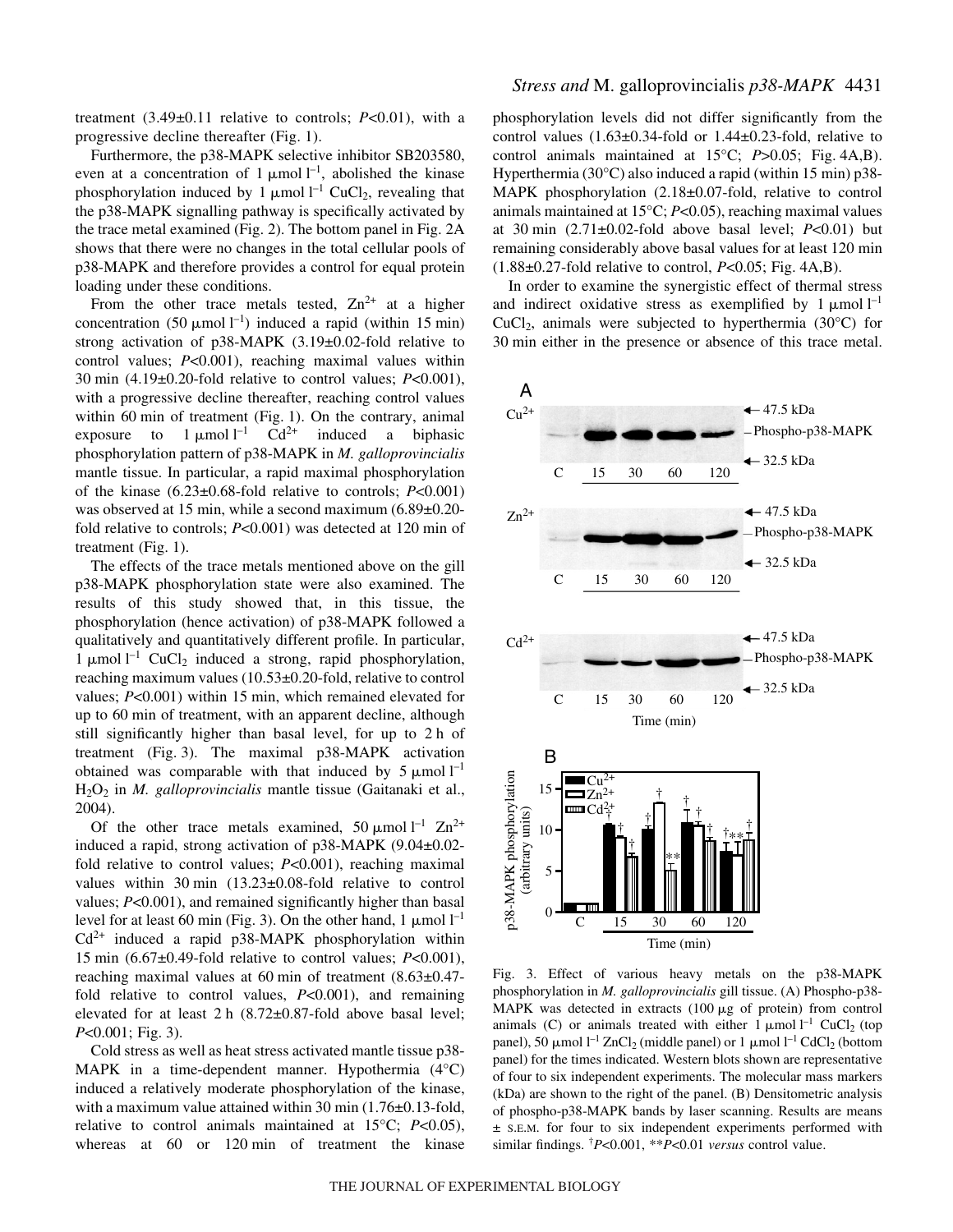The results obtained clearly showed that p38-MAPK phosphorylation levels induced by  $Cu^{2+}$  were almost double when combined with hyperthermia alone (Fig.  $4C$ ,D). The



bottom panel in Fig. 4C shows that there were no changes in the total cellular pools of p38-MAPK and therefore provides a control for equal protein loading under these conditions.

It is widely known that the p38-MAPK signalling pathway may be either pro-apoptotic or anti-apoptotic depending on the kinase isoforms present in different cell types (reviewed in Wada and Penninger, 2004). To examine the possible involvement of this signalling pathway in proapoptotic events in mantle or gill tissues under the conditions tested, we made an effort to study the genomic DNA fragmentation pattern in selected tissue samples. To this end, mantle and gill tissue samples from animals treated with trace metals such as  $Cu^{2+}$  (1 µmol  $l^{-1}$ , for 30 min) and  $\text{Zn}^{2+}$  (50 µmol l<sup>-1</sup>, for 30 min) were used to isolate and examine the genomic DNA fragmentation. The selected heavy metal concentrations as well as the incubation time periods were identical to the ones inducing maximum activation of p38-MAPK. The results obtained revealed that mantle and gill tissues responded to these stressful conditions quite differently. In particular, in the mantle tissue, both  $Cu^{2+}$  (1 µmol l<sup>-1</sup>) and  $Zn^{2+}$  (50 µmol l<sup>-1</sup>) induced a rapid, extensive increase of DNA strand breakage levels (Fig. 5A, left panel). Interestingly, the p38-MAPK selective inhibitor SB203580 at a concentration of 1  $\mu$ mol  $l^{-1}$  abolished the DNA fragmentation induced by 1 µmol  $l^{-1}$  Cu<sup>2+</sup>, confirming that p38-MAPK is involved in a pro-apoptotic signalling pathway under such conditions in the *M. galloprovincialis* mantle tissue. By contrast, in gills, these two heavy metals, as well as  $Cd^{2+}$  (1 µmol  $l^{-1}$ , for 15 min), induced no genomic DNA fragmentation, confirming that in this tissue p38-MAPK is involved in an anti-apoptotic signalling pathway under such stressful conditions (Fig. 5A, right panel).

As another pro-apoptotic marker, activation of caspase-3 in identical samples from both mantle and gill tissues was examined. The results of these experiments clearly showed that in the mantle tissue,  $Cu^{2+}$ ,  $Zn^{2+}$  and  $Cd^{2+}$  induced a strong activation of caspase-3. In particular, a significant accumulation of active caspase-3 fragments with a

Fig. 4. Time course of the effect of thermal stress and synergistic effect of  $Cu^{2+}$  combined with hyperthermia (30 $^{\circ}$ C) upon p38-MAPK phosphorylation in *M. galloprovincialis* mantle tissue. Phosphorylated p38-MAPK was detected in extracts  $(100 \mu g)$  of protein) from control animals maintained at 15°C (Con) or animals maintained at 4°C (A, top panel) or 30°C (A, bottom panel) for the indicated times. The molecular mass markers (kDa) are shown to the right of the panel. (C) Phosphorylated p38- MAPK (top panel) or total p38-MAPK (bottom panel) levels were detected in extracts  $(100 \mu g)$  of protein) from control animals maintained at  $15^{\circ}$ C and animals maintained at  $30^{\circ}$ C for 30 min, either in the absence or presence of  $1 \mu$ mol  $l^{-1}$  CuCl<sub>2</sub>. Western blots shown are representative of four independent experiments. (B,D) Densitometric analysis of phospho-p38-MAPK bands by laser scanning. Results are means  $\pm$  s.E.M. for four independent experiments performed with similar results. † *P*<0.001, \**P*<0.05, \*\**P*<0.01 *versus* control value.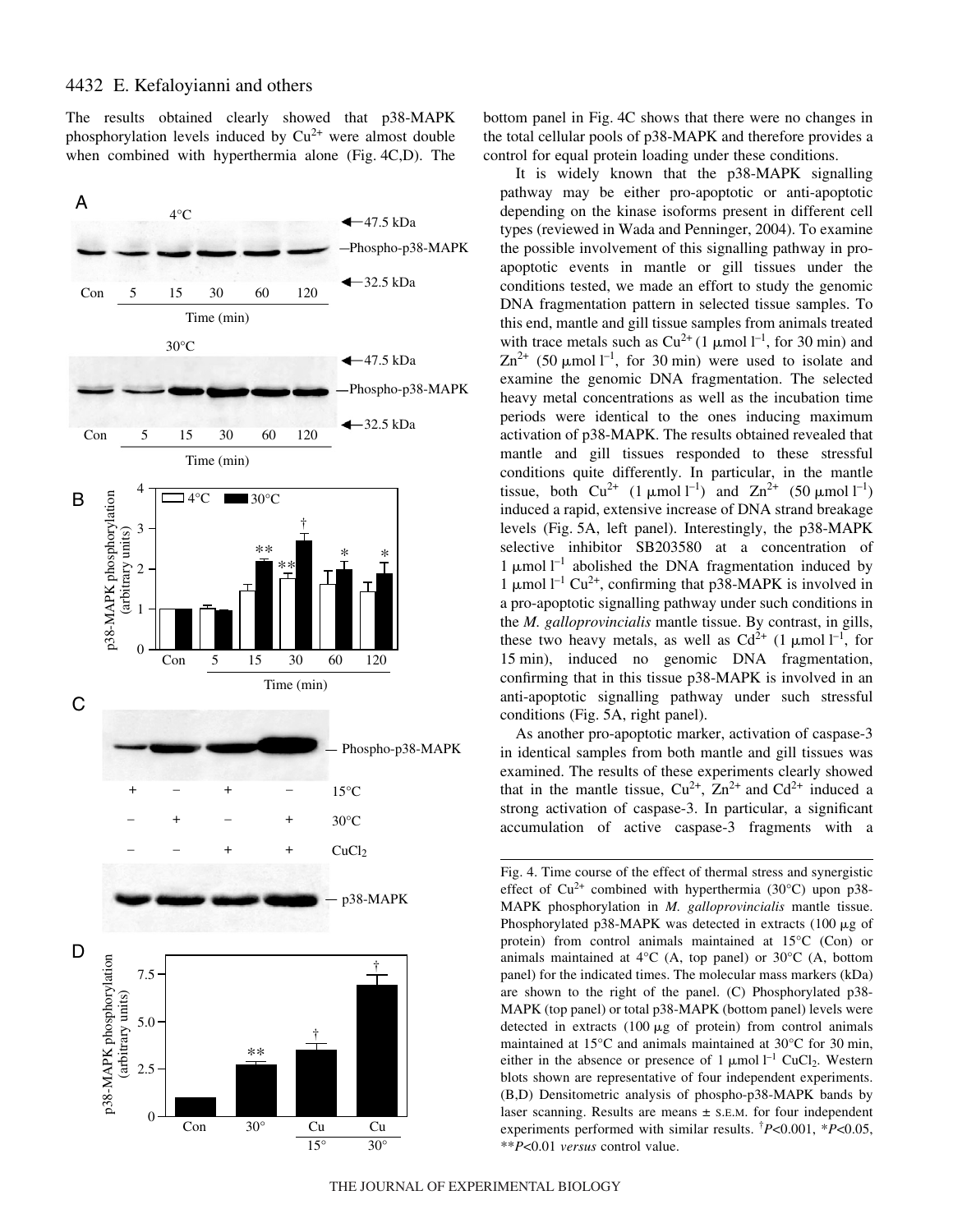molecular mass of 17–19 kDa was observed in the presence of all three heavy metals tested (Fig. 5B, top panel). Furthermore, the p38-MAPK selective inhibitor SB203580  $(1 \mu \text{mol} \, \text{m}^{-1})$ abolished the activation of caspase-3 induced by  $Cu^{2+}$ , a result reconfirming the pro-apoptotic p38-MAPK signalling pathway in this tissue (Fig. 5B, top panel). On the contrary, in gills, no activation of this pro-apoptotic marker was observed under identical conditions (Fig. 5B, bottom panel), reconfirming the results of DNA fragmentation mentioned above.

In parallel, the effect of these stressful conditions on the accumulation of Hsp70 in the mantle and gill tissues was tested. The results of these experiments revealed that in gills,  $Cu^{2+}$  or hyperthermia (30 $^{\circ}$ C) induced a significant increase of Hsp70 levels (5.14±0.45-fold and 4.21±0.50-fold relative to control values for  $Cu^{2+}$  and hyperthermia, respectively),



whereas  $1 \mu$ mol  $1^{-1}$  SB203580 abolished the Hsp70 accumulation induced by  $1 \mu$ mol  $1^{-1}$  Cu<sup>2+</sup>, a result reconfirming the involvement of p38-MAPK in an antiapoptotic signalling pathway in this tissue  $(Fig. 6)$ . Interestingly, the combined effect of  $Cu^{2+}$  and hyperthermia did not result in an additive Hsp70 accumulation (Fig. 6A,B). Respective experiments on mantle tissue extracts, from animals subjected to identical stresses, showed that in this tissue there is no apparent increase in Hsp70 levels (data not shown), a result consistent with those obtained above for DNA fragmentation and caspase-3 activation (Fig. 5), indicating the induction of a possible pro-apoptotic signalling pathway.

## **Discussion**

Marine bivalves constitute an intriguing candidate experimental system for studying the effects of environmental stress on multiple aspects of physiology at the cellular and molecular level. These organisms are able to survive in a wide range of oxygen concentrations, ranging from anoxic to high levels of dissolved oxygen, and variations in this ability have been proposed as an index of environmental stress. It is also widely known that free radicals produced in animal tissues during re-oxygenation following an oxygen deprivation can induce oxidative stress. Furthermore, various trace metals are capable of becoming involved in processes leading to oxidative stress in molluscs, *via* the Fenton reaction, which can result in the production of oxyradicals. Therefore, oxyradicals can be highly toxic to aquatic organisms, often resulting in lipid peroxidation in membranes, altered pyridine nucleotide redox status and DNA damage (Lemaire and Livingstone, 1993; Canesi et al., 1998; Lopez-Barea and Pueyo, 1998; Frenzilli et al., 2001). However, the signal transduction pathways involved in defence mechanisms remain obscure.

Among the various signal transduction pathways involved in the responses to environmental stress, MAPKs have been

Fig. 5. DNA fragmentation and caspase-3 activation in the mantle and gill tissues from *M. galloprovincialis* specimens treated with various heavy metals. (A) (Left panel) DNA fragmentation induced by 1  $\mu$ mol l<sup>-1</sup> CuCl<sub>2</sub> for 30 min, in the absence or presence of  $1 \mu$ mol<sup>-1</sup> SB203580, or 50  $\mu$ mol<sup>-1</sup> ZnCl<sub>2</sub> for 30 min in the mantle tissue. (Right panel) DNA fragmentation induced by 1  $\mu$ mol l<sup>-1</sup> CuCl<sub>2</sub> for 30 min, 50  $\mu$ mol l<sup>-1</sup> ZnCl<sub>2</sub> for 30 min or 1  $\mu$ mol l<sup>-1</sup> CdCl<sub>2</sub> for 60 min in the gill tissue. Gels shown are representative of three independent experiments performed with similar results. (B) Specimens (four animals per group) were incubated in normal seawater (controls) or treated with either  $1 \mu$ mol<sup>-1</sup> CuCl<sub>2</sub> in the absence or presence of  $1 \mu$ mol l<sup>-1</sup> SB203580, 50 μmol l<sup>-1</sup> ZnCl<sub>2</sub> or 1 μmol l<sup>-1</sup> CdCl<sub>2</sub> (for 30, 30 or 60 min, for each heavy metal, respectively). Endogenous full-length pro-caspase-3 and large active fragments of caspase-3 were detected using a specific rabbit monoclonal antibody in extracts  $(100 \mu g)$  of protein) from mantle (top panel) and gill (bottom panel) tissues. Western blots shown are representative of four independent experiments performed with similar results. n.s., non specific.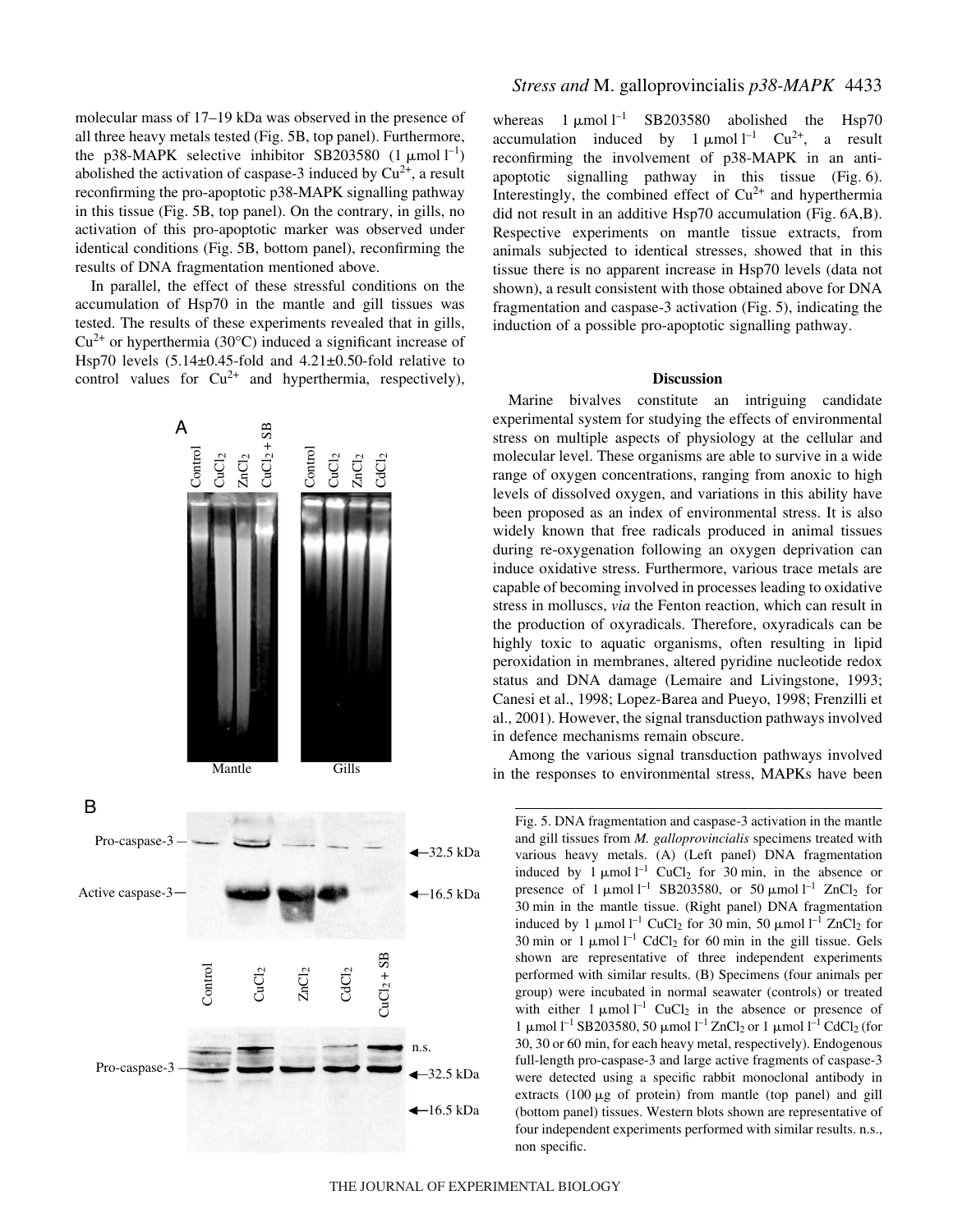

Fig. 6. Induction of Hsp70 expression by thermal stress and/or 1  $\mu$ mol l<sup>-1</sup> CuCl<sub>2</sub> in *M. galloprovincialis* gill tissue. (A) Hsp70 was detected in extracts  $(100 \mu g)$  of protein) from gill tissue of animals incubated at  $30^{\circ}$ C for  $30$  min either in the absence or presence of 1 µmol  $l^{-1}$  CuCl<sub>2</sub> or at 15°C with 1 µmol  $l^{-1}$  CuCl<sub>2</sub> in the absence or presence of  $1 \mu$ mol<sup>-1</sup> SB203580 for 30 min. (B) Densitometric analysis of Hsp70 bands by laser scanning. Results are means  $\pm$  s.E.M. for four independent experiments performed with similar results. The molecular mass markers (kDa) are shown to the right of the panel. † *P*<0.001, \*\**P*<0.01 *versus* control value.

shown to play a significant role (Schaeffer and Weber, 1999; Widmann et al., 1999; Kyriakis and Avruch, 2001). In particular, p38-MAPK has been characterised as the principal stress-kinase responsive to fluctuations in ambient osmolality and temperature (Zhang and Cohen, 1996; Kultz and Burg, 1998; Gon, 1998).

In the present study, we investigated the response of the p38- MAPK signalling pathway to acute thermal stress and various heavy metals such as  $Cu^{2+}$ ,  $Zn^{2+}$  and  $Cd^{2+}$ , as well as its possible implication in either anti-apoptotic or pro-apoptotic events. Our results show, for the first time, that identical stressful conditions exemplified *in vivo* at the whole-animal level lead to different tissue-specific events.

As the first step in the present investigation, we examined the effect of various heavy metals at sub-lethal concentrations on the p38-MAPK signalling pathway in both mantle and gill tissues of *M. galloprovincialis*. The results of our studies revealed that both 1  $\mu$ mol l<sup>-1</sup> Cu<sup>2+</sup> and 50  $\mu$ mol l<sup>-1</sup> Zn<sup>2+</sup> induced a strong and transient phosphorylation (hence activation) of p38-MAPK in the mantle tissue. Comparison of the results obtained using these two trace metals clearly

showed that mantle tissue  $p38-MAPK$  is more sensitive to  $Cu^{2+}$ than to  $\text{Zn}^{2+}$  (Fig. 1), a result supported by previous studies suggesting that the former induces oxidative stress *via* the Fenton reaction (for a review, see Galaris and Evangelou, 2002). On the contrary, 1  $\mu$ mol l<sup>-1</sup> Cd<sup>2+</sup> induced a biphasic time-dependent kinase phosphorylation profile (Fig. 1), a result that may be explained by the possibility that this specific kinase can be re-activated by either its upstream or downstream substrates (Widmann et al., 1999; Kyriakis and Avruch, 2001).

Furthermore, the selective p38-MAPK inhibitor SB203580 (1  $\mu$ mol l<sup>-1</sup>) was found to abolish this kinase phosphorylation induced by 1  $\mu$ mol l<sup>-1</sup> Cu<sup>2+</sup>, confirming that this signalling pathway is specifically induced by the stressful condition examined (Fig. 2). In addition, our results support the suggestion that in *M. galloprovincialis* mantle tissue either the  $\alpha$  or the  $\beta_1$  p38-MAPK isoform exists, since only these two are selectively inhibited by SB203580 (Goedert et al., 1997; Kumar et al., 1997). Although several investigators propose that pyridinylimidazoles inhibit the enzyme activity rather than the phosphorylation of p38-MAPK (Lee et al., 1994; Cuenda et al., 1995), we have clearly demonstrated that SB203580 inhibits stimulus-induced phosphorylation of p38-MAPK. Recent studies support our finding, suggesting that this inhibition may be due to its binding to the inactive form of the kinase, resulting in a significant reduction of the kinase activation rate (Frantz et al., 1998; Aggeli et al., 2001; Moro et al., 2005).

Examination of the effects of the trace metals mentioned above on the gill p38-MAPK activation showed qualitatively and quantitatively a quite different time-dependent profile. In particular, 1  $\mu$ mol l<sup>-1</sup> Cu<sup>2+</sup> and 50  $\mu$ mol l<sup>-1</sup> Zn<sup>2+</sup> induced a strong and prolonged p38-MAPK activation for 60 min, whereas 1  $\mu$ mol l<sup>-1</sup> Cd<sup>2+</sup> induced a strong, rapid activation of the kinase that remained elevated significantly above basal levels for at least  $2 h$  (Fig. 3). The differential  $p38-MAPK$ activation by these trace metals in mantle and gill tissues may reflect their different physiological function.

Furthermore, we have found that hyperthermia (30°C) induced the p38-MAPK activation in a rapid (maximum at  $30 \text{ min}$ , sustained (over  $120 \text{ min}$ ) and considerable way, whereas the effect of hypothermia was not so intense (Fig. 4). The moderate response of p38-MAPK to hypothermia in this tissue could be attributed to the fact that these organisms are routinely subjected to hypothermic stress and have consequently developed multiple adaptive responses in order to preserve their function under analogous conditions (Sheehan and Power, 1999; Lesser and Kruse, 2004). On the other hand, the pleiotropic effects of heat are likely to lead to the activation of multiple protein kinases, including p38-MAPK, which may then regulate stress response, apoptosis or may facilitate the repair of damaged proteins and other cellular components (Woessmann et al., 1999). However, the detailed regulation of heat shock response through activation of these signalling pathways remains to be determined.

A growing body of evidence suggests that the p38-MAPK signalling pathway is involved in a variety of complicated cellular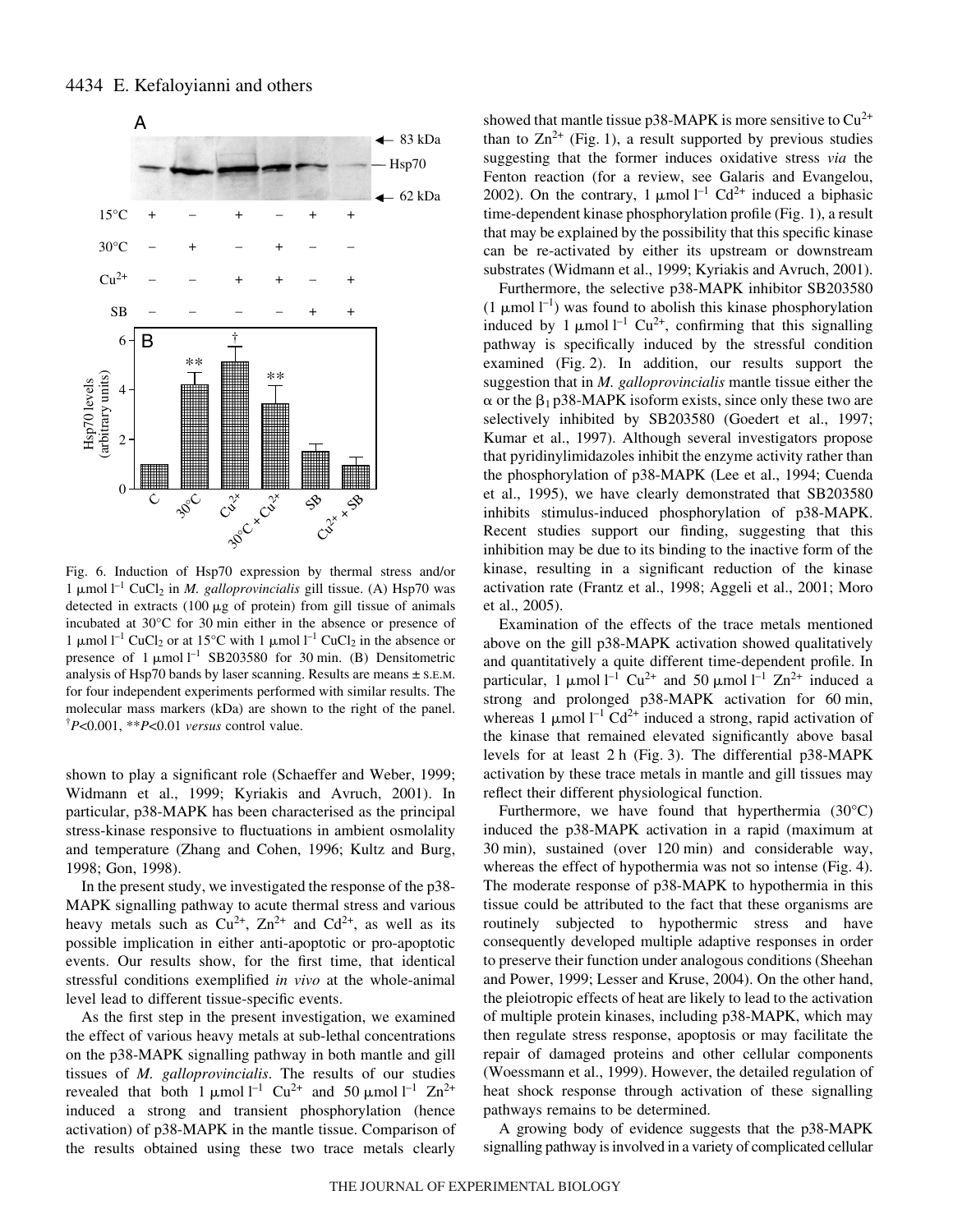responses. It has been shown that p38-MAPK cascade promotes either cell death (Sarkar et al., 2002; Porras et al., 2004) or cell survival (Liu et al., 2001; Park et al., 2002), depending on the cell type and the kinase isoforms activated by various stressful stimuli (Kyriakis and Avruch, 2001; Roux and Blennis, 2004; Wada and Penninger, 2004). In the present study, we made an effort to examine the effect of selected stressful conditions that induce strong p38-MAPK phosphorylation on the caspase-3 activation, genomic DNA fragmentation and Hsp70 induction in *M. galloprovincialis* mantle and gill tissues. The results of our studies clearly demonstrate that mantle tissue responses to the heavy metals mentioned above are quite different compared with gill tissue responses to identical stresses. In particular, we showed for the first time that these trace metals induce a pro-apoptotic event in the mantle tissue, possibly *via* the p38-MAPK signalling pathway, since the p38-MAPK selective inhibitor abolishes both the caspase-3 activation and the DNA fragmentation induced by such stimuli (Fig.  $5$ ).

On the contrary, identical *in vivo* stimuli seem to lead to an anti-apoptotic event in gills, *via* this signalling pathway, a result that is strongly supported by the absence of DNA fragmentation and/or caspace-3 activation (Fig. 5) but by the induction of Hsp70 levels (Fig.  $6$ ). Our results are in accordance with the previously described induction of metallothioneins and various antioxidant enzymes such as superoxide dismutase and catalase by Fe in *M. galloprovincialis* digestive gland (Viarengo et al., 1999; Cavaletto et al., 2002).

It has also been previously reported that differences in the accumulation of Hsp70 and other stress proteins might be useful in identifying tissues that are particularly vulnerable to damage by a specific stressor (Sanders et al., 1994). Our results are in accordance with those described by Chapple et al. (1997), who also reported that hyperthermia induces in gills the largest increase in Hsp70 levels, compared with the mantle and the adductor muscle of *Mytilus edulis*.

Mussels have been the subject of several stress protein studies and represent the organisms for which elevated levels of stress proteins have been established at natural environmental temperatures (Hofman and Somero, 1995). Members of the Hsp70 family function as chaperones, including aiding assembly, proper folding and the intracellular transport of proteins, thereby helping to protect cells from thermal or other stress-induced damage (Morimoto et al., 1990; Gupta and Golding, 1993). According to recent studies, Hsp70s antagonise the apoptosis-inducing factor, and therefore these family members can function as potent endogenous modulators of the apoptotic cell death (Garrido et al., 2001; Zhang et al., 2002; Takayama et al., 2003).

In conclusion, the results of the present study demonstrate that, in *Mytilus galloprovincialis*, diverse stimuli induce either pro-apoptotic or anti-apoptotic events *via* the p38-MAPK signalling pathway depending on the cell type examined. The differential tissue-specific responses may reflect the presence of different p38-MAPK isoforms and/or the different physiology of these tissues at the cellular and molecular level.

# *Stress and* M. galloprovincialis *p38-MAPK* 4435

We thank Asst Prof. G. Verriopoulos for providing all the equipment required for the equilibration and maintenance of *M. galloprovincialis* specimens. We would also like to thank Mr N. Kastanis for kindly providing us with the mussels used in this study. This study was supported by grants from the G.S.R.T. (01ED/5) and from the Empeirikion Foundation, Athens, Greece. E. Kefaloyianni was a recipient of a G.S.R.T. Scholarship Foundation fellowship.

#### **References**

- **Aggeli, I.-K. S., Gaitanaki, C., Lazou, A. and Beis, I.** (2001). Stimulation of multiple MAPK pathways by mechanical overload in the perfused amphibian heart. *Am. J. Physiol.* **281**, R1689-R1698.
- **Boveris, A. and Chance, B.** (1976). The mitochondrial generation of hydrogen peroxide. *Biochem. J.* **134**, 707-716.
- **Boveris, A., Cadenas, E. and Stoppani, A. O. M.** (1976). Role of ubiquinone in the mitochondrial generation of hydrogen peroxide. *Biochem. J.* **156**, 435- 444.
- **Bredesen, D. E., Mehlen, P. and Rapizadeh, S.** (2004). Apoptosis and dependence receptors: a molecular basis for cellular addiction. *Physiol. Res*. **84**, 411-430.
- **Buchner, J.** (1999). Hsp90 & Co. a holding for folding. *Trends Biochem. Sci.* **24**, 136-141.
- **Canesi, L., Ciacci, C., Piccoli, G., Stocchi, V., Viarengo, A. and Gallo, G.** (1998). In vitro and in vivo effects of heavy metals on mussel digestive gland hexokinase activity: the role of glutathione. *Comp. Biochem. Physiol*. **120C**, 261-268.
- **Cavaletto, M., Ghezzi, A., Burlando, B., Evangelisti, V., Ceratto, N. and Viarengo, A.** (2002). Effect of hydrogen peroxide on antioxidant enzymes and metallothionein level in the digestive gland of *Mytilus galloprovincialis*. *Comp. Biochem. Physiol.* **131C**, 447-455.
- **Chapple, J. P., Smerdon, G. R. and Hawkins, A. J. S.** (1997). Stress-70 protein induction in *Mytilus edulis*: Tissue-specific responses to elevated temperature reflect relative vulnerability and physiological function. *J. Exp. Mar. Biol. Ecol.* **217**, 225-235.
- **Cuenda, A., Rouse, J. R., Dosa, Y. N., Meier, R., Cohen, P., Gallagher, T. F., Young, P. R. and Lee, J. C.** (1995). SB 203580 is a specific inhibitor of a MAP kinase homologue which is stimulated by cellular stresses and interleukin-1. *FEBS Lett.* **364**, 229-231.
- **Frantz, B., Klattm, T., Pangm, M., Parsons, J., Rolando, A., Williams, H., Tocci, M. J., O'Keefe, S. J. and O'Neill, E. A.** (1998). The activation state of p38 mitogen-activated protein kinase determines the efficiency of ATP competition for pyridinylimidazole inhibitor binding. *Biochemistry* **37**, 13846-13853.
- **Frenzilli, G., Nigro, M., Scarcelli, V., Gorbi, S. and Regoli, F.** (2001). DNA integrity and total oxyradical scavenging capacity in the Mediterranean mussel, *Mytilus galloprovincialis*: a field study in a highly eutrophicated coastal lagoon. *Aquat. Toxicol*. **53**, 19-32.
- **Gaitanaki, C., Kefaloyianni, E., Marmari, A. and Beis, I.** (2004). Various stressors rapidly activate the p38-MAPK signaling pathway in *Mytilus galloprovincialis* (Lam.). *Mol. Cell. Biochem.* **260**, 119-127.
- **Galaris, D. and Evangelou, A.** (2002). The role of oxidative stress in mechanisms of metal-induced carcinogenesis. *Crit. Rev. Oncol. Hematol.* **42**, 93-103.
- **Garrido, C., Gurbuxani, S., Ravagnan, L. and Kroemer, G.** (2001). Heat shock proteins: endogenous modulators of apoptotic cell death. *Biochem. Biophys. Res. Commun.* **286**, 433-442.
- **Goedert, M., Cuenda, A., Craxton, M., Jakes, R. and Cohen, P.** (1997). Activation of the novel stress-activated protein kinase SAPK4 by cytokines and cellular stresses is mediated by SKK3 (SKK6); comparison of its substrate specificity with that of other SAP kinases. *EMBO J.* **16**, 3563-3571.
- **Gon, Y., Hashimoto, S., Matsumoto, K., Nakayama, T., Takeshita, I. and Takashi, H.** (1998) Cooling and rewarming-induced IL-8 expression in human bronchial epithelial cells through p38 MAP kinase-depandent pathway. *Biochem. Biophys. Res. Commun.* **249**, 156-160.
- **Graves, J. D. and Krebs, E. G.** (1999). Protein phosphorylation and signal transduction. *Pharmacol. Ther.* **82**, 111-121.
- **Gupta, R. S. and Golding, G. B.** (1993). Evolution of HSP70 gene and its implications regulating relationships between archaebacteria, eubacteria, and eukaryotes. *J. Mol. Evol.* **37**, 573-582.